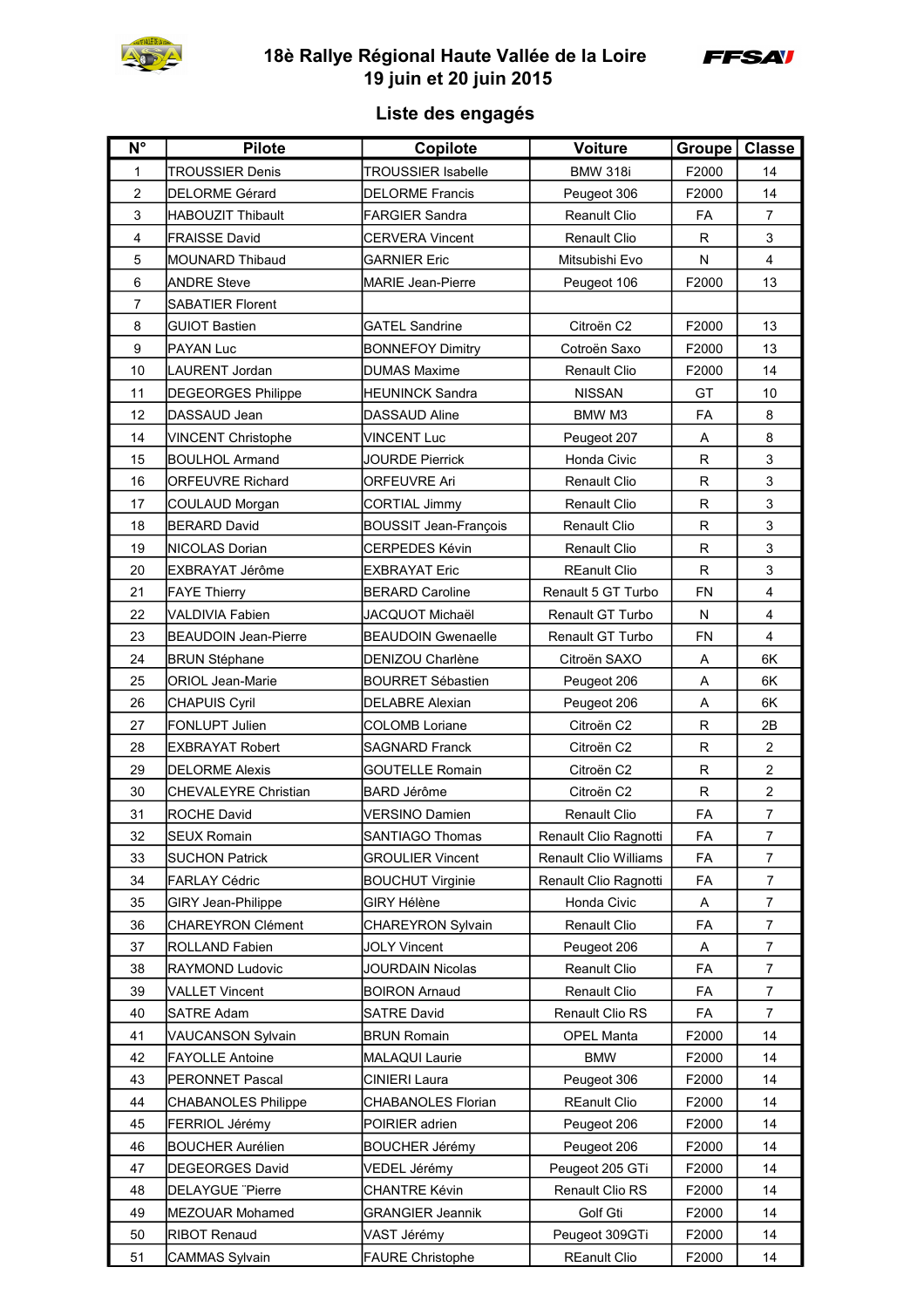| 52  | PICARD Rodolphe                  | LASSABLIERE Gaëtan          | Peugeot 206            | F2000     | 14                      |
|-----|----------------------------------|-----------------------------|------------------------|-----------|-------------------------|
| 53  | <b>ROCHE Eric</b>                | <b>TORTECH Pierre</b>       | <b>BMW 318</b>         | F2000     | 14                      |
| 54  | GARNIER Jean-François            | <b>HEUNINCK Michael</b>     | Peugeot 106            | F2000     | 14                      |
| 55  | <b>RULLIERE Serge</b>            | CREMILLIEU Agnès            | Peugeot 206            | F2000     | 14                      |
| 56  | ROSSETTO Nicolas                 | PARIZOT Cédric              | Renault super 5        | F2000     | 14                      |
| 57  | <b>EHRET Mikaël</b>              | <b>CHARBONNIER Cyril</b>    | <b>Reanult Clio</b>    | F2000     | 14                      |
| 58  | SIEWIERSKI Sébastien             | SIEWIERSKI Victor           | Peugeot 205 Gti        | F2000     | 14                      |
| 59  | <b>VINCENT Jean-Pierre</b>       |                             | Peugeot 205 GTI        | F2000     | 14                      |
| 60  | BEYSSON BALOGE Fabienne          | <b>BERGEON Marie</b>        | Peugeot 205 GTI        | F2000     | 14                      |
| 61  | <b>BORDEL Yohan</b>              | <b>GIRARD Maxime</b>        | Peugeot 206            | F2000     | 14                      |
| 62  | CAUSSE Laurent                   | <b>HOUILLON Frédéric</b>    | Peugeot 206 Gti        | F2000     | 14                      |
| 63  | VAURE Damien                     | <b>DELAYGUE Sandy</b>       | Peugeot 206 CC         | F2000     | 14                      |
| 64  | CONTRINO Salvatore               | <b>CLARINARD Wilfrid</b>    | Golf Gti               | F2000     | 14                      |
| 65  | ROMO Dominique                   | ROMO Sabrina                | <b>Renault Clio RS</b> | F2000     | 14                      |
| 66  | MASCLAUX Jérôme                  | <b>ROUDIL Nicolas</b>       | Renault Clio Ragnotti  | <b>FN</b> | 3                       |
| 67  | <b>ARNAL Christopher</b>         | <b>ARNAL Michel</b>         | Renault Clio           | <b>FN</b> | 3                       |
| 68  | CELERIEN Gaëtan                  | CHAUSSINAND Lydie           | Renault Clio RS        | <b>FN</b> | 3                       |
| 69  | FOURNIER Jeannot                 | <b>SPIESSENS Anthony</b>    |                        |           |                         |
| 70  | COUPIER Eric                     | <b>SALANON Ludovic</b>      | Renault Clio           | <b>FN</b> | 3                       |
| 71  | COSTE Jordan                     | <b>LEVEQUE Elsa</b>         | Renault Clio RS        | <b>FN</b> | 3                       |
| 72  | <b>REYNAUD Marc</b>              | <b>BILLOUX Marie-Pierre</b> | Clio RS                | FN        | 3                       |
| 73  | RUSZKOWSKI Laurent               | RUSZKOWSKI Elodie           | <b>REanult Clio</b>    | FN        | 3                       |
| 74  | <b>MOUNITION René</b>            | <b>LANGER Patricia</b>      | <b>LOTUS</b>           | GT        | 9                       |
| 75  | <b>LANDON Philippe</b>           | <b>DEMEURE Alain</b>        | Peugeot 106            | FA        | 6                       |
| 76  | <b>FAYOLLE Florian</b>           | <b>VEDRINE Maud</b>         | Citroën Saxo VTS       | FA        | 6                       |
| 77  | <b>BERGER Sébastien</b>          | PORTE Anthony               | Citroën SAXO           | FA        | 6                       |
| 78  | VINCENT Cyril                    | <b>BONNET David</b>         | Citroën SAXO           | FA        | 6                       |
| 79  | <b>GUERRIERI Alexis</b>          | CALARD Sylvain              | Citroën SAXO           | FA        | 6                       |
| 80  | <b>DARNE Séverine</b>            | RIFFARD Adeline             | Citroën Saxo VTS       | Α         | 6                       |
| 81  | <b>LAMBERT Olivier</b>           | <b>LEBRETTON Amandine</b>   | Citroën SAXO           | FA        | $\,6$                   |
| 82  | <b>BOUTEYRE Thomas</b>           | <b>COCHET Karl</b>          | Peugeot 106 Rallye     | Α         | 6                       |
| 83  | TURNEL Jean-François             | MARAS David                 | Citroën SAXO           | F2000     | 13                      |
| 84  | FLEURY Jérôme                    | <b>BOIRON Anthony</b>       | Peugeot 205 GTI        | F2000     | 13                      |
| 85  | <b>CHAPDANIEL Sylvain</b>        | SAUVAIRE Anaëlle            | Peugeot 106 S16        | F2000     | 13                      |
| 86  | SARAIVA Frédéric                 | MAY Jordan                  | Peugeot 106 S16        | F2000     | 13                      |
| 87  | <b>DURET Kévin</b>               | FONLUPT Nicolas             | Citroën SAXO           | F2000     | 13                      |
| 88  | <b>BRASSAC Alexandre</b>         | <b>BRASSAC Rémy</b>         | Citroën SAXO           | F2000     | 13                      |
| 89  | <b>LEBON Boris</b>               | <b>FAYE CANDY</b>           | Peugeot 106            | F2000     | 13                      |
| 90  | CHAPUIS Marc                     | <b>CHAPUIS Marie-Pierre</b> | Peugeot 205            | F2000     | 13                      |
| 91  | <b>BRUN Mickaël</b>              | <b>BRUN Romaric</b>         | Peugeot 205            | F2000     | 13                      |
| 92  | <b>CUOQ Franck</b>               | <b>CUOQ Anthony</b>         | Citroën Visa GTI       | F2000     | 13                      |
| 93  | <b>PERDREL Patrick</b>           | FEY Bruno                   | Peugeot 206 Gti        | F2000     | 13                      |
| 94  | PHILIPPOT Pierre                 | <b>BELIN Emilien</b>        | Citroën AX Sport       | FA        | 5                       |
| 95  | MASSON Frédéric                  | <b>ROCHE Aloïs</b>          | Citroën AX             | Α         | 5                       |
| 96  | <b>FOURNIER Frédéric</b>         | <b>FOURNIER Fabien</b>      | Polo                   | FA        | 5                       |
| 97  | <b>BERARD Romain</b>             | <b>ALLIRAND Christophe</b>  | Peugeot 205            | FA        | 5                       |
| 98  | DOUIX Joël                       | <b>BONNEFOY Jérémy</b>      | Peugeot 205            | Α         | 5                       |
| 99  | DANCETTE Didier                  | <b>BAROUX Jérôme</b>        | Honda Civic            | N         | $\overline{c}$          |
| 100 | <b>PASCAL Nicolas</b>            | DEGEORGES Laura             | Citroën Saxo           | FN        | $\overline{c}$          |
| 101 | <b>GUENARD Nicolas</b>           | <b>GAREL Romain</b>         | Peugeot 106 16 S       | <b>FN</b> | $\overline{c}$          |
| 102 | <b>BADIOU Loris</b>              | MACHABERT Maxime            | Peugeot 106            | N         | $\mathbf 2$             |
| 103 | <b>CHIPIER Valentin</b>          | VISSERIAT Alexis            | Peugeot 106            | FN        | $\overline{c}$          |
| 104 |                                  | <b>LEDUC Alexis</b>         | Peugeot 106            | FN        | $\overline{c}$          |
| 105 | PASCAL Christophe<br>DALLET Marc | ANTOSZEWSKI Sandrine        | Citroën SAXO           | SN        | $\overline{\mathbf{c}}$ |
|     |                                  |                             |                        |           |                         |
| 106 | <b>DEBARGES Maxime</b>           | MATHEVET YannicK            | Peugeot 106 S16        | <b>FN</b> | $\overline{c}$          |